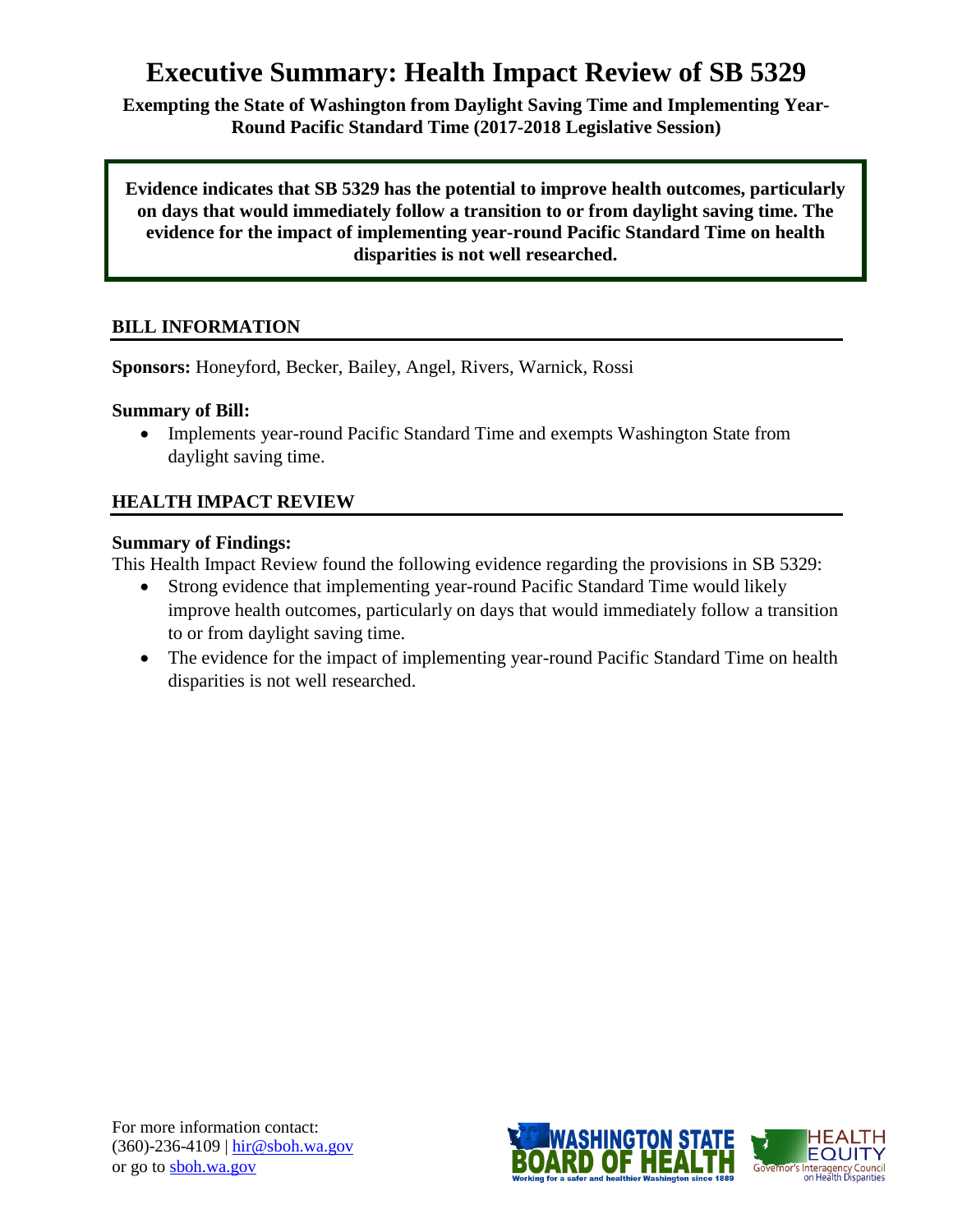# **Health Impact Review of SB 5329**

**Exempting the State of Washington from Daylight Saving Time and Implementing Year-Round Pacific Standard Time (2017-2018 Legislative Session)**

# **February 16, 2017**

Author: Alexandra Montaño Contributor/Reviewer: Christy Hoff Reviewer: Michelle Davis Reviewer: Kelie Kahler

# **Contents**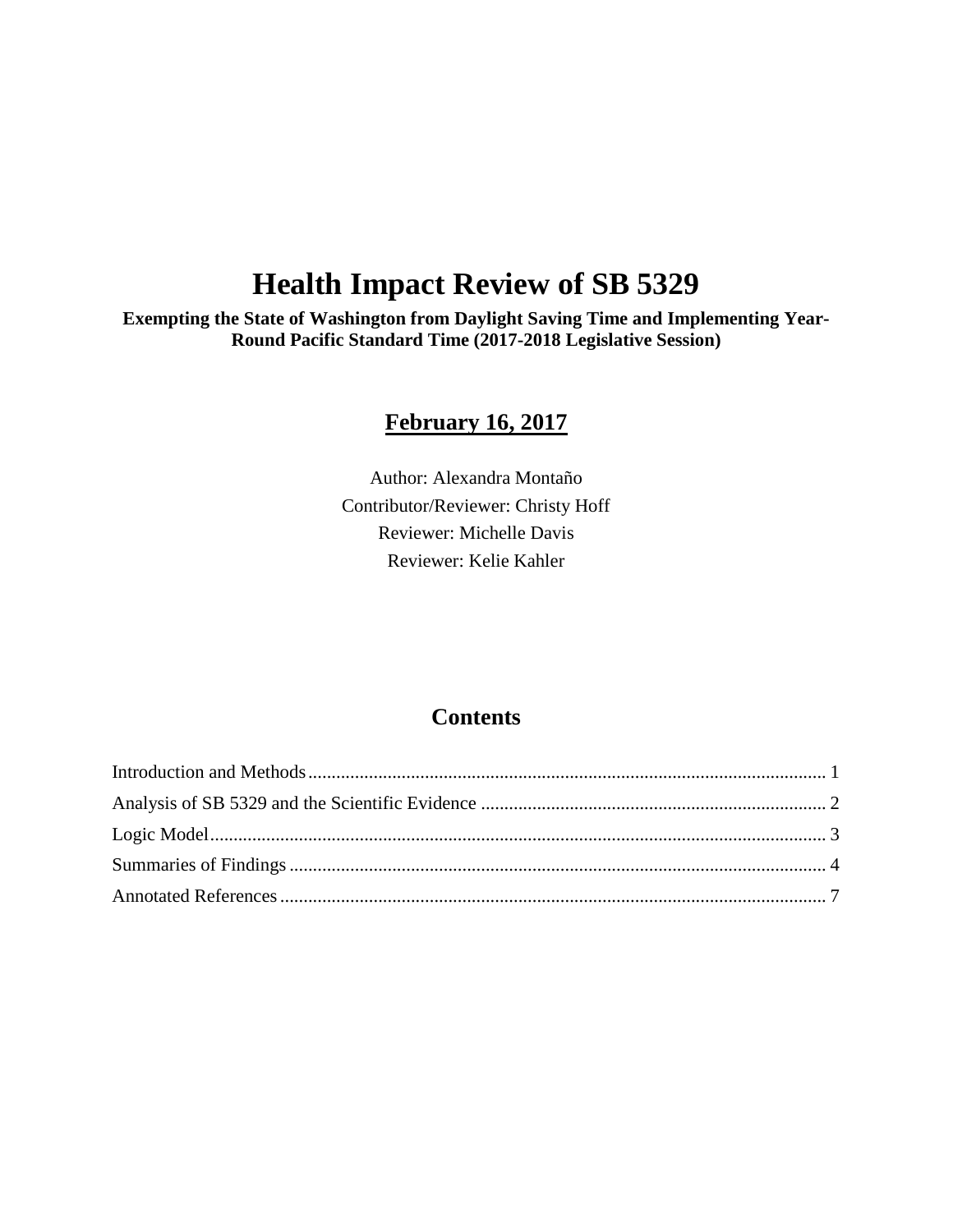# **Introduction and Methods**

<span id="page-2-0"></span>A Health Impact Review is an analysis of how a proposed legislative or budgetary change will likely impact health and health disparities in Washington state [\(RCW 43.20.285\)](http://apps.leg.wa.gov/rcw/default.aspx?cite=43.20.285). For the purpose of this review 'health disparities' have been defined as the differences in disease, death, and other adverse health conditions that exist between populations [\(RCW 43.20.270\)](http://apps.leg.wa.gov/rcw/default.aspx?cite=43.20.270). This document provides summaries of the evidence analyzed by State Board of Health staff during the Health Impact Review of Senate Bill 5329 [\(SB 5329\)](http://lawfilesext.leg.wa.gov/biennium/2017-18/Pdf/Bills/Senate%20Bills/5329.pdf) from the 2017-2018 legislative session.

Staff analyzed the content of SB 5329 and created a logic model depicting possible pathways leading from the provisions of the bill to health outcomes. We consulted with experts and contacted stakeholders with diverse perspectives on the bill. State Board of Health staff can be contacted for more information on which stakeholders were consulted on this review. We conducted objective reviews of the literature for each pathway using databases including PubMed and Google Scholar.

The following pages provide a detailed analysis of the bill including the logic model, summaries of evidence, and annotated references. The logic model is presented both in text and through a flowchart (Figure 1). The logic model includes information on the strength of the evidence for each relationship. The strength-of-evidence has been defined using the following criteria:

- **Not well researched:** the literature review yielded few if any studies or only yielded studies that were poorly designed or executed or had high risk of bias.
- **A fair amount of evidence:** the literature review yielded several studies supporting the association, but a large body of evidence was not established; or the review yielded a large body of evidence but findings were inconsistent with only a slightly larger percent of the studies supporting the association; or the research did not incorporate the most robust study designs or execution or had a higher than average risk of bias.
- **Strong evidence:** the literature review yielded a large body of evidence on the relationship (a vast majority of which supported the association) but the body of evidence did contain some contradictory findings or studies that did not incorporate the most robust study designs or execution or had a higher than average risk of bias; or there were too few studies to reach the rigor of 'very strong evidence'; or some combination of these.
- **Very strong evidence:** the literature review yielded a very large body of robust evidence supporting the association with few if any contradictory findings. The evidence indicates that the scientific community largely accepts the existence of the association.

This review was subject to time constraints, which influenced the scope of work for this review. The annotated references are only a representation of the evidence and provide examples of current research. In some cases only a few review articles or meta-analyses are referenced. One article may cite or provide analysis of dozens of other articles. Therefore the number of references included in the bibliography does not necessarily reflect the strength-of-evidence. In addition, some articles provide evidence for more than one research question so they are referenced multiple times.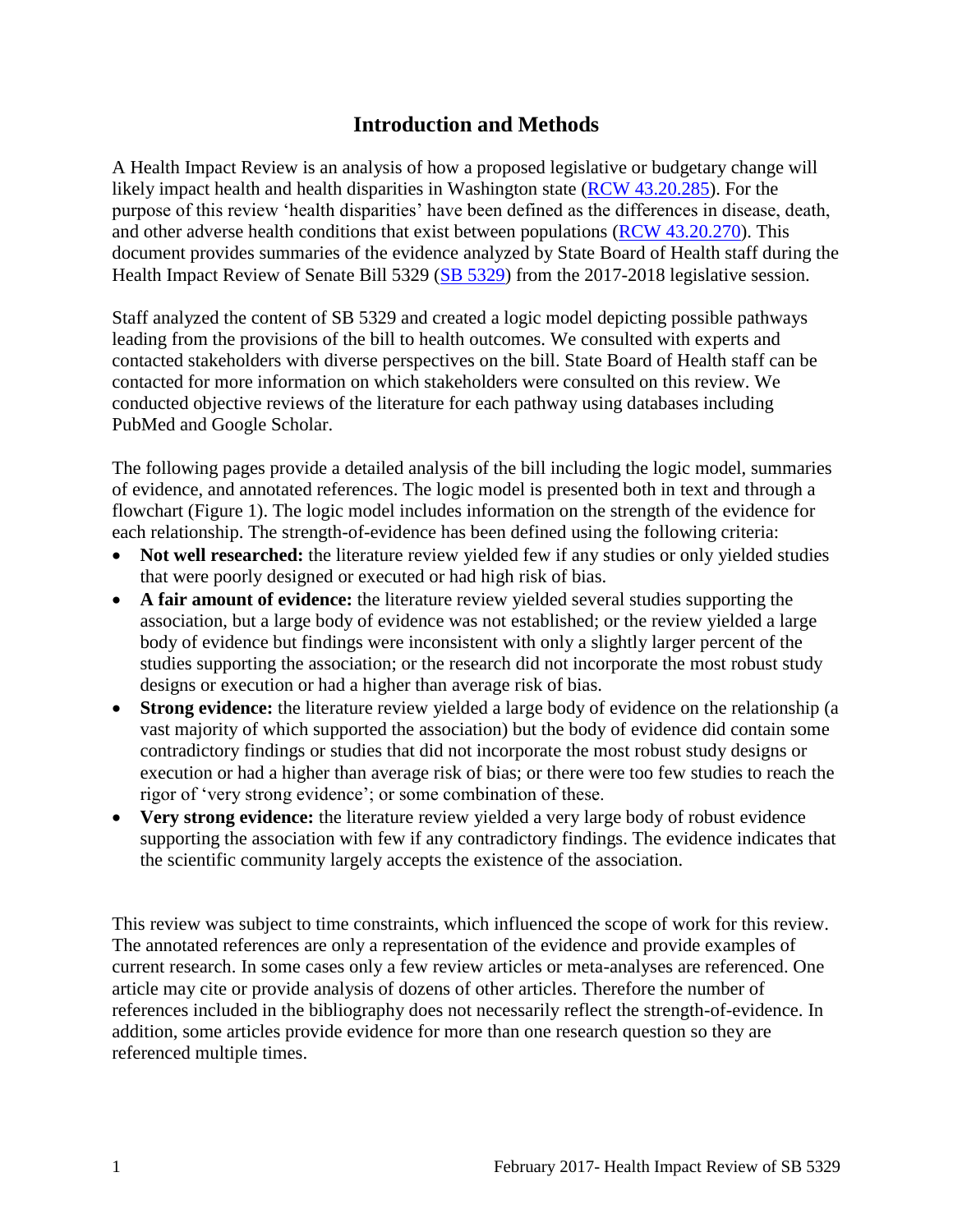# **Analysis of SB 5329 and the Scientific Evidence**

#### <span id="page-3-0"></span>*Summary of SB 5329*

• Implements year-round Pacific Standard Time (PST) and exempts Washington State from daylight saving time (DST).

#### *Health impact of SB 5329*

Evidence indicates that SB 5329 has the potential to improve health outcomes, particularly on days that would immediately follow a transition to or from daylight saving time. The evidence for the impact of implementing year-round PST on health disparities is not well researched.

#### *Pathways to health impacts*

The potential pathways leading from the provisions of SB 5329 are depicted in Figure 1. There is strong evidence that implementing year-round PST would likely improve health outcomes such as heart attack and stroke, particularly on the days that would have immediately followed a transition to or from daylight saving time.<sup>1-11</sup> The likely impact of implementing year-round PST on health disparities is not well researched.

Due to time limitations we only researched the most direct connections between the provisions of the bill, health, and health disparities and did not explore the evidence for all possible pathways. For example, potential pathways that were not researched include:

 Evidence of how changing to and from daylight saving time impacts economic growth, energy use, agriculture, or crime.

#### *Magnitude of impact*

Because this bill would implement year-round PST for Washington State, the population that is likely to be impacted would be all Washington residents. Evidence from the literature does highlight a few populations that appear to have higher risk for adverse health events around the time of the transition to DST such as those taking cardiac medications,<sup>5</sup> those with low cholesterol and triglycerides,<sup>5</sup> individuals under the age of  $65$ ,<sup>6</sup> and those with other comorbidities (hypertension, diabetes, etc.).<sup>10</sup> Further, the evidence also suggests that individuals who already have trouble sleeping, children, and the elderly may have more trouble adjusting following the transition to DST in the spring.<sup>4,9</sup>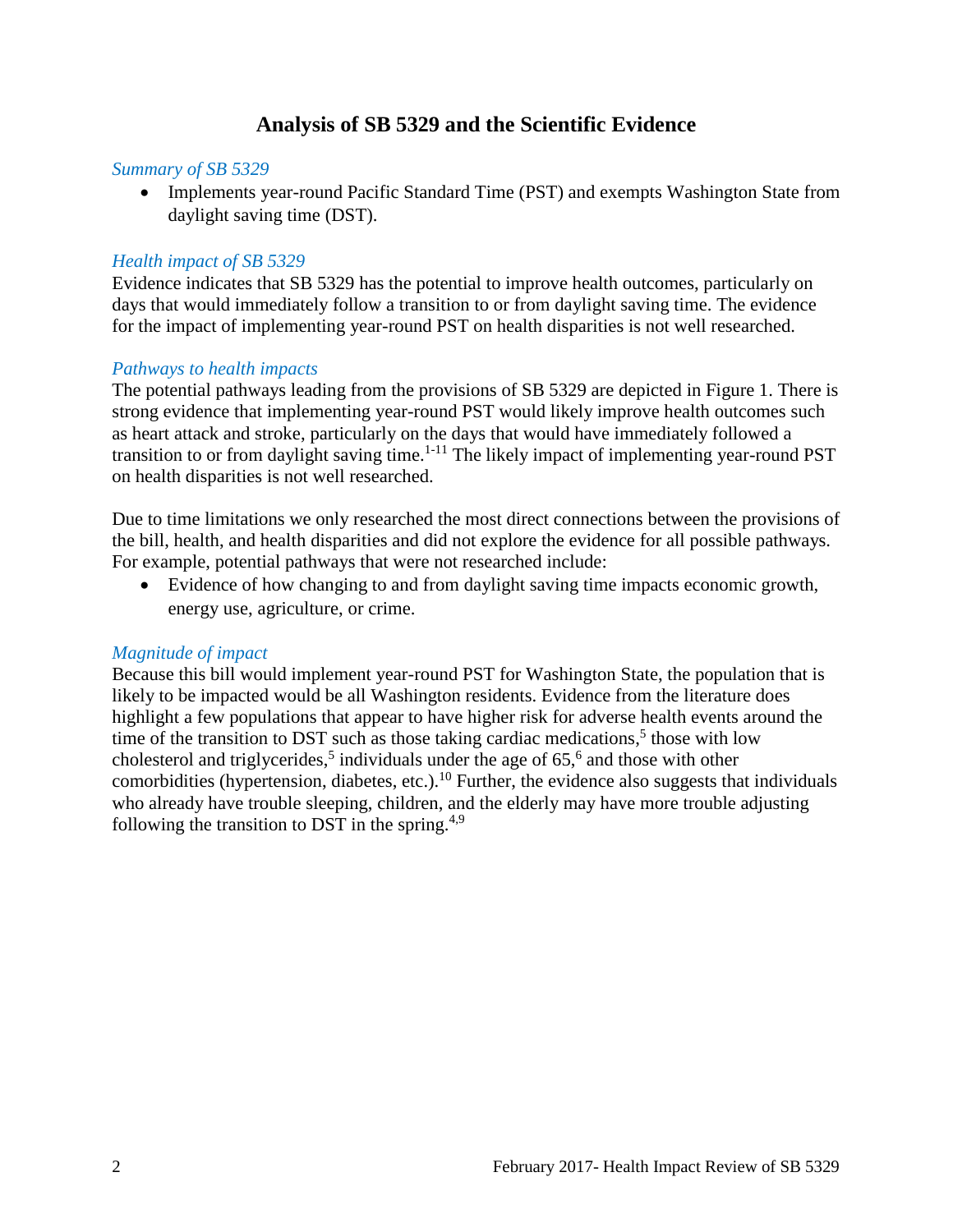# **Logic Model**

<span id="page-4-0"></span>

**Figure 1 Exempting the state of Washington from daylight saving time and implementing yearround Pacific Standard Time SB 5329**

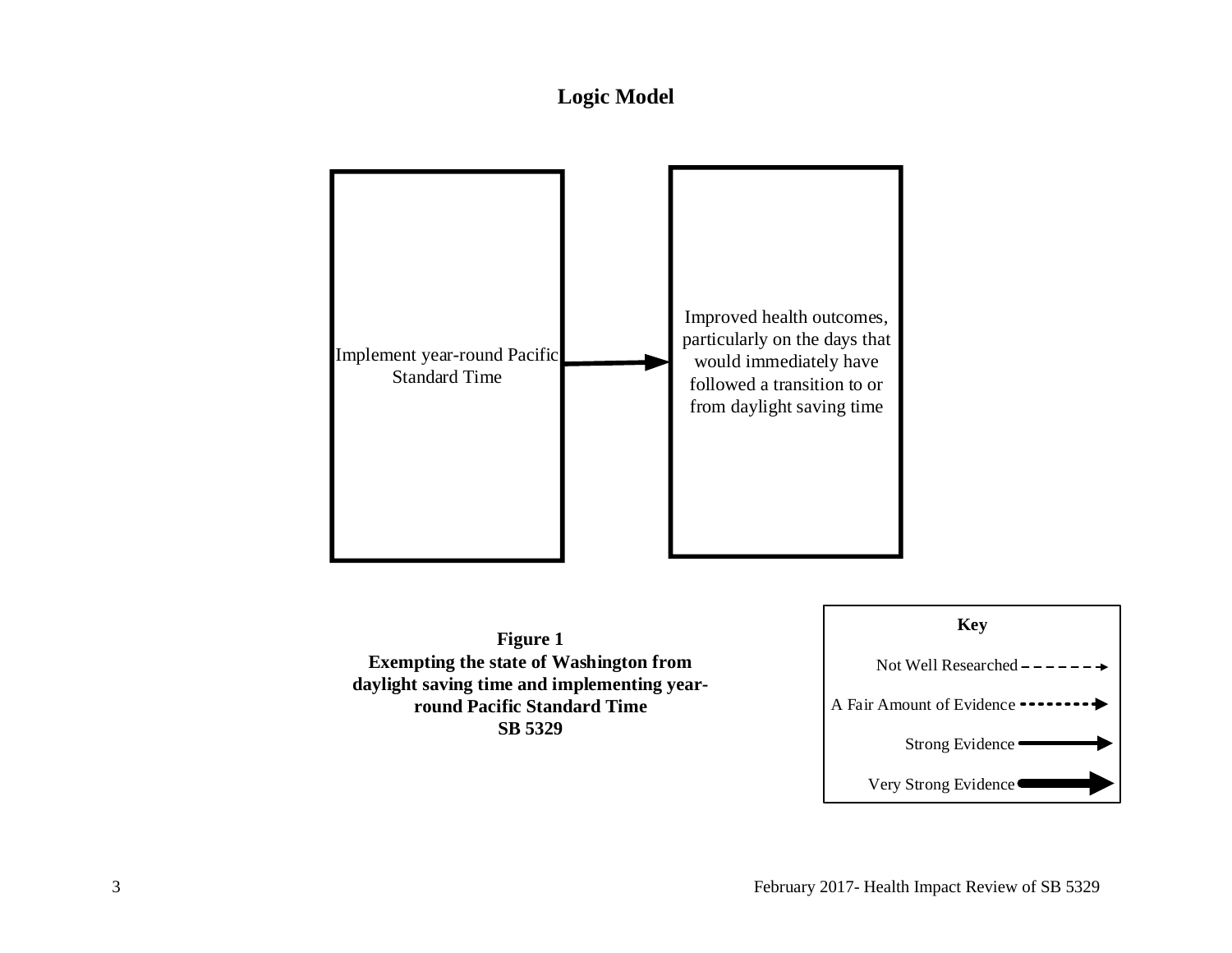# **Summaries of Findings**

#### <span id="page-5-0"></span>**Will implementing year-round Pacific Standard Time in Washington improve health outcomes?**

There is strong evidence that implementing year-round Pacific Standard Time (PST) would improve health outcomes, particularly on days that would immediately follow a transition to or from DST. While the strength of evidence for the relationship between implementing year-round PST and any one particular health outcome varies, the body of evidence between implementing year-round PST and health outcomes as a whole is strong. Additionally, some health outcomes had conflicting findings in the literature and were therefore not included in the strength of evidence analysis. The strength of evidence for this research question focuses only on the literature for heart attacks and stroke. A summary of the research not included regarding DST and traffic accidents, work-related accidents, depressive episodes, and suicide is summarized at the end of this section beginning on page 5.

#### *Heart Attack*

A number of studies have examined the relationship between daylight saving time transitions and the incidence of heart attacks. One study found a 29% increase the incidence of non-fatal acute myocardial infarctions (AMI) during the first four workdays after the transition to DST in the spring and a 44% increase during the first four workdays following the transition out of DST in the fall.<sup>2</sup> In the spring, the effect was greatest on the Monday following the transition and was also more pronounced among men. In the fall, the effect was more delayed with peaks on Tuesday and Thursday. There was also a more pronounced effect for women, and individuals who were employed, not taking a beta-blocker and who were not engaging in physical activity (a known trigger for AMI) in the fall.<sup>2</sup> Other studies have found a more pronounced risk for AMI following the transition to DST in the spring that occurs within the first week, with the most significant peaks occurring on the first day or first three days after DST.<sup>5-7</sup> A number of studies found no association between heart attacks and the transition back to standard time in the fall, but a few studies noted a decrease in the incidence of heart attacks during this time. For example, one study found that the Tuesday following a DST shift in the fall was significant for decreasing AMI count by 21%, and another found that the incidence of AMI significantly decreased the Monday following the transition.<sup>8,10</sup> It is worth noting that some studies found that while there were peaks in the number of cases in the days following a transition to or from DST, overall there were not increases in the number of total cases within the year.<sup>7,8,10</sup>

#### *Stroke*

One study identified a relationship between shifting to DST and the risk of stroke. In this study, after a DST transition, the incidence of ischemic stroke (IS) increased in the first two days. Overall, the incidence did not change compared to control weeks but the timing of events was impacted by a DST transition. When compared with men, women were more susceptible to temporal changes after DST transitions and older patients also had a significant increased risk of IS following a DST transition. $^{11}$ 

For both heart attacks and strokes, one of the underlying factors that most studies discuss is the impact that DST has on sleep and circadian rhythm, and how these factors impact health outcomes. One literature review examined studies that looked at the impacts of DST on sleep.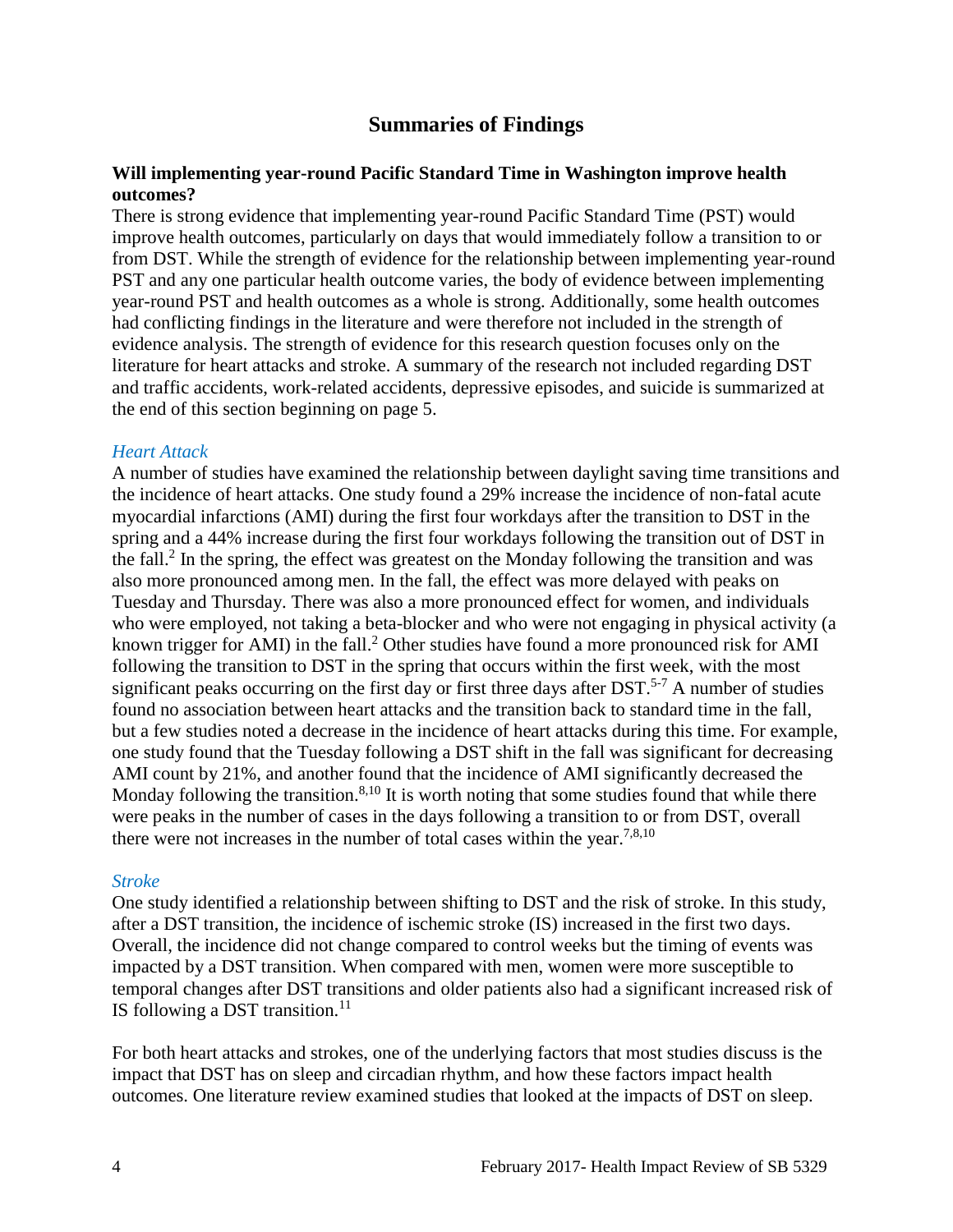Summarizing the findings from 13 studies, the author concludes that, "[t]he start of daylight saving time in the spring is thought to lead to the relatively inconsequential loss of 1 hour of sleep on the night of the transition, but data suggests that increased sleep fragmentation and sleep latency present a cumulative effect of sleep loss, at least across the following week, perhaps longer. The autumn transition is often popularized as a gain of 1 hour of sleep but there is little evidence of extra sleep on that night. The cumulative effect of five consecutive days of earlier rise times following the autumn change again suggests a net loss of sleep across the week."<sup>4</sup> These impacts on sleep, and the closely synchronized circadian system, may increase the incidence of outcomes such as stroke and heart attack, particularly among those already at risk.

#### *Traffic accidents*

The literature regarding traffic accidents and DST has mixed conclusions. One study found that the transition to DST in the spring increased the amount of traffic on the roads due to more people taking advantage of afternoon daylight hours, however the impact of DST on traffic accidents is not statistically significant in the spring or in the fall.<sup>12</sup> However, another study found following the spring DST transition, fatal accidents increased on the Monday following the transition, with no significant changes on the Saturday or Sunday of the shift.<sup>13</sup> For the fall DST change, the authors found that fatal accidents increased the Sunday prior to the shift, possibly due to the perceived benefit of being able to stay out for an extra hour the night before.<sup>13</sup> Finally, a third study found that there was an increase in pedestrian fatal crashes after the transition back to standard time in the fall.<sup>14</sup> They suggest that this was due to more darkness during afternoon commute times. Overall, the authors found that shifting an hour of daylight to the evening hours decreased the number of fatal crashes that occurred. They also estimated that 901 fewer fatal crashes would have occurred, including 727 involving pedestrians and 174 involving vehicle occupants, if daylight saving time had been in place all year during the study years (1987-1991).<sup>14</sup> A literature review looked at 7 other studies in addition to the ones mentioned above and of these, 2 found mixed results for spring versus fall, 3 found a significant increase in traffic accidents, and 2 found no significant increase in accidents.<sup>4</sup>

# *Work-related accidents*

The literature regarding work-related accidents and DST is also conflicting. Looking first at work-related accidents and occupational injury, two articles found no significant difference in workplace accident frequency between the week before and the week after the shift in the spring and fall. 15,16 The authors of one study did notice a trend in annual and seasonal variation of workplace accidents, which they attribute to seasonal changes in weather conditions.<sup>15</sup> Alternatively, Barnes et al. examined national mining injury data from the National Institute for Occupational Safety and Health from 1983-2006 and found that on the Monday following a transition, there are, on average, 3.6 more mining injuries and this translates to 2,649 more days of work lost due to injury than on non-transition days.<sup>17</sup> This suggests that the injuries that occur on these days are more severe. The second data set this group used was from the American Time Use Survey of the Bureau of Labor Statistics and they aimed to understand the link between phase changes (i.e. DST transitions) and sleep quantity. Results from this study indicate that, "...on Mondays directly following the switch to Daylight Saving Time, workers sleep on average 40 min less than on other days. On Mondays directly following the switch to Standard Time— in which 1 hour is gained—there are no significant differences in sleep, injury quantity, or injury severity."<sup>17</sup> The authors conclude that the transition between daylight saving time and standard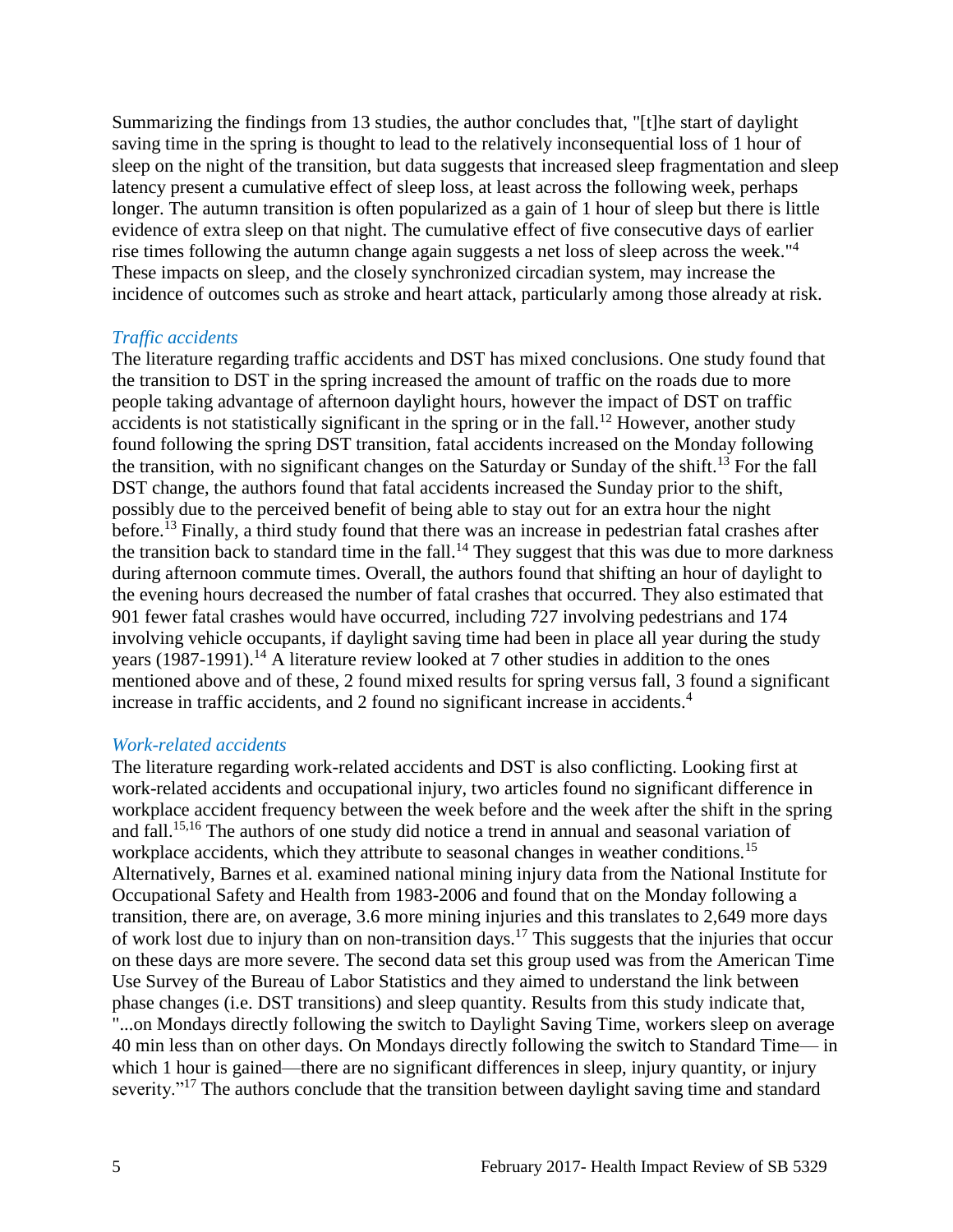time put employees in danger and that as a practical application, employers should be mindful of scheduling dangerous work activities around a phase shift.<sup>17</sup>

#### *Depressive Episodes and Suicide*

Two additional studies examine the association between DST, depressive episodes, and suicides.<sup>1,3</sup> The first article found that the transition from DST to standard time in the fall was associated with an 11% increase in unipolar depressive episodes that dissipated over a 10 week period.<sup>3</sup> There were no differences following the transition to DST in the spring. The authors hypothesize that these findings have less to do with the changes in circadian rhythm patterns due to the time change but are perhaps a result of the distress caused by a shortening of daylight hours in the fall.<sup>3</sup> In the second study, the authors found that there were no differences in rates of suicide in Australia around DST compared to the rest of the year for females.<sup>1</sup> However, for men, there was a significant increase in incidence at 2 and 4 weeks following the change to DST in the spring compared to the weeks after DST finished in the fall and the rest of the year. After adjusting for season, which is a significant predictor of suicide, the relationship was greatly weakened. There was also no significant relationship in suicides for men in the 2 weeks or 4 weeks after the start of DST and the rest of the spring season. Prior to 1986, there was a significant increase in suicides in the weeks following the transition out of DST in the fall but the relationship was no longer significant after this time.<sup>1</sup>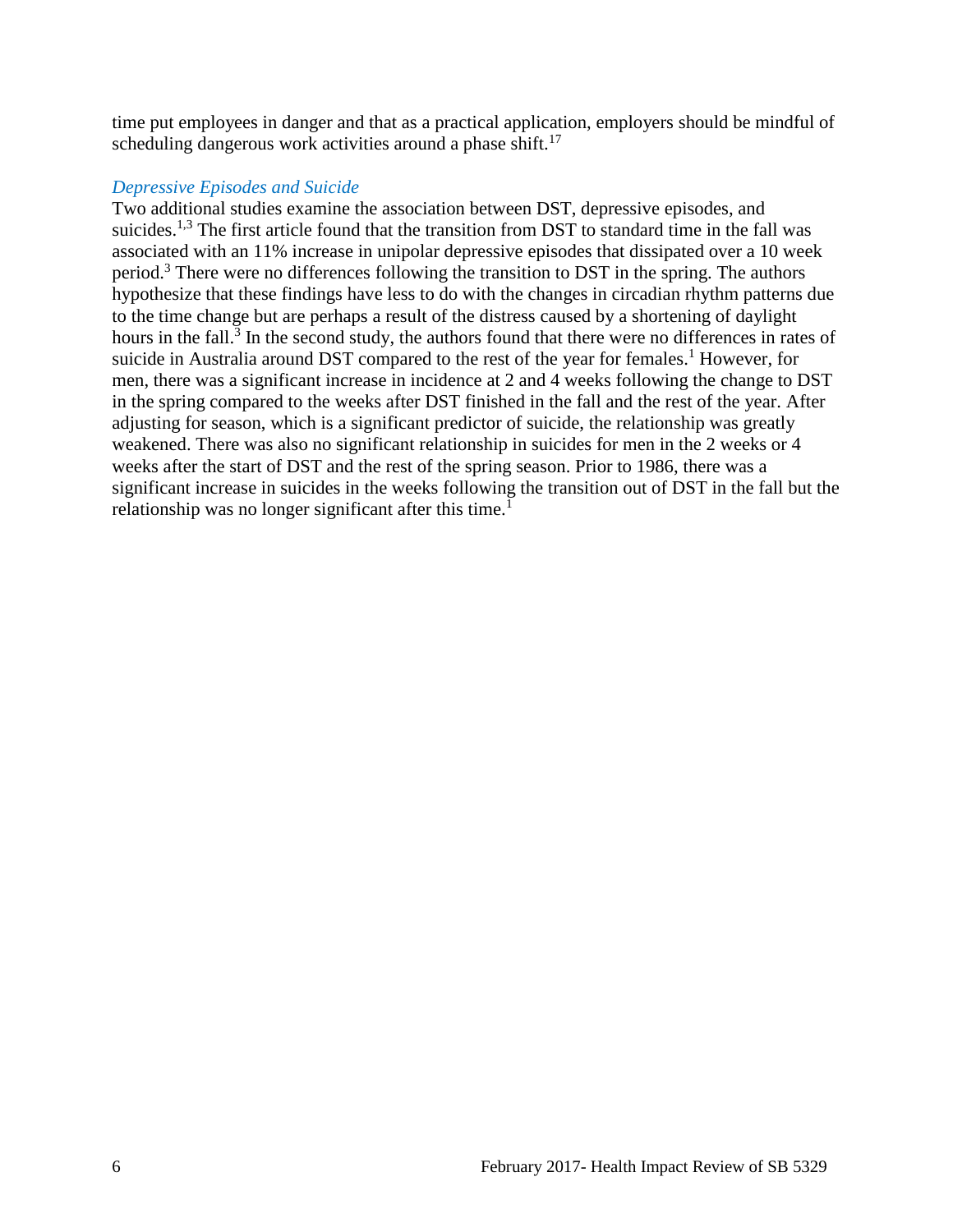# **Annotated References**

### 1. **Berk Michael, Dodd Seetal, Hallam Karen, et al. Small shifts in diurnal rhythms are associated with an increase in suicide: The effect of daylight saving.** *Sleep and Biological Rhythms.* **2008;6(1):22-25.**

In this study, the authors utilized a list of registered suicide deaths from the Australian Bureau of Statistics to see whether the small shift in time associated with transitioning to and from daylight saving time (DST) has a measurable impact on suicide rates. Using data from 1971-2001, the authors analyzed 47,215 male and 14,383 female suicide deaths from across Australia and compared death rates at 2 and 4 week time periods after the start of DST and at the return to "normal time". The authors found that there were no differences in rates of suicide around DST compared to the rest of the year for the female data set. However, for men, there was a significant increase in incidence at 2 and 4 weeks following the change to DST in the spring compared to the weeks after DST finished in the fall and the rest of the year. However, after adjusting for season, which is a significant predictor of suicide, the relationship was greatly weakened. There was also no significant relationship in suicides for men in the 2 weeks or 4 weeks after the start of DST and the rest of the spring season. Prior to 1986, there was a significant increase in suicides in the weeks following the transition out of DST in the fall but the relationship was no longer significant after this time. The authors did note that in general, suicides among men are three times greater than those in women so this finding may be reflecting this difference.

#### 2. **Culic V. Daylight saving time transitions and acute myocardial infarction.**  *Chronobiology international.* **Jun 2013;30(5):662-668.**

Culic et al. present findings from a study that aimed to investigate the association between the transitions to and from daylight saving time (DST) and incidence of acute myocardial infarction (AMI) in Croatia. The data set included data for 2,412 patients from 1990-1996 in Split, Croatia. Patients were interviewed in the hospital about the time of AMI and possible triggers such as physical activity, meals eaten, surgery, sexual activity, nicotine or alcohol abuse, etc. The authors reported the incidence ratios for the week following each of the DST transitions and the incidence ratio for each day during that posttransitional week. There was a significant increase in both posttransitional weeks and a significant decrease in the 2 week period following the posttransitional week for both spring and fall. Overall, the findings suggest a 29% increase in the incidence of non-fatal AMI during the first four workdays after the transition to DST in the spring and a 44% increase during the first four workdays following the transition out of DST in the fall. In the spring, the effect was greatest on the Monday following the transition and was also more pronounced among men. In the fall, the effect was more delayed with peaks on Tuesday and Thursday. In the fall there was also a more pronounced effect for women, and individuals who were employed, not taking a beta-blocker and who were not engaging in physical activity. The authors conclude that this study provides evidence to support the possibility that DST transitions may increase the risk of AMI through the pathway of sleep disturbances, and that risk appears to vary by a number of factors.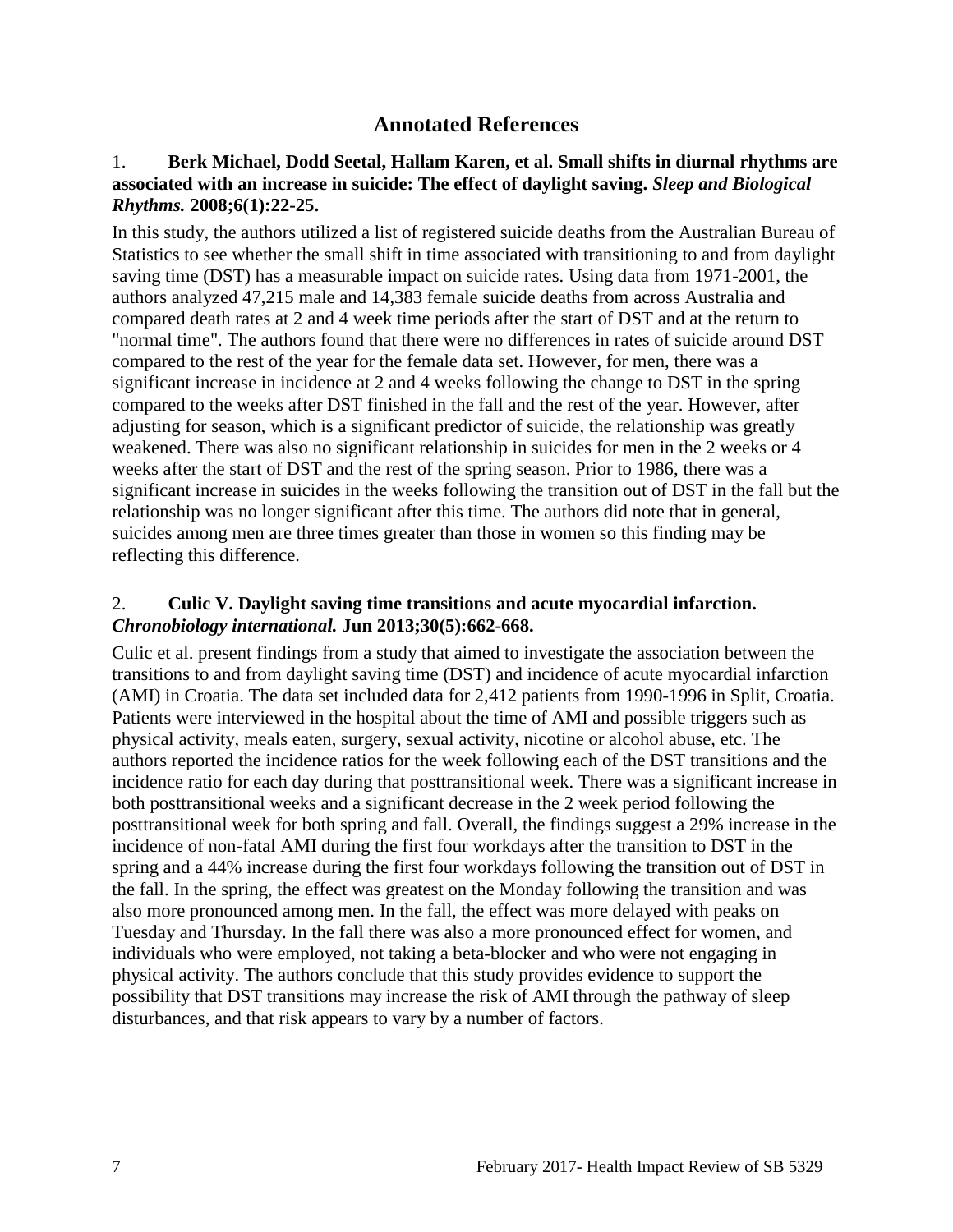# 3. **Hansen B. T., Sonderskov K. M., Hageman I., et al. Daylight savings time transitions and the incidence rate of unipolar depressive episodes.** *Epidemiology.* **Oct 20 2016.**

Hansen et al. aimed to investigate the impact that daylight saving time (DST) transitions have on the incidence rate of unipolar depressive episodes. The study utilized data from the Danish Psychiatric Central Research Register (DPCRR) for all primary diagnoses of unipolar depressive episodes and bipolar disorder from January 1995 through December 2012. To analyze the data the authors used a time series intervention analysis and observed trends in the weeks following the transitions to and from DST. The transition from DST to standard time in the fall was associated with an 11% increase in unipolar depressive episodes that dissipated over a 10 week period. There were no differences following the transition to DST in the spring. The authors hypothesize that these findings are not as much do to changes in circadian rhythm patterns due to the time change but perhaps a result of the distress of marking the shortening of daylight hours in the fall.

# 4. **Harrison Y. The impact of daylight saving time on sleep and related behaviours.**  *Sleep medicine reviews.* **Aug 2013;17(4):285-292.**

In this review article, Harrison aimed to explore the literature to understand the immediate impact that the transition to and from daylight saving time (DST) has on sleep and to evaluate the evidence regarding the link between sleep disruption and other short-term outcomes of DST such as accidents, illness, health, and performance. Harrison examined 13 studies that presented data on the relationship between DST and sleep. Summarizing the findings from these studies, the author concludes that, "The start of daylight saving time in the spring is thought to lead to the relatively inconsequential loss of 1 h of sleep on the night of the transition, but data suggests that increased sleep fragmentation and sleep latency present a cumulative effect of sleep loss, at least across the following week, perhaps longer. The autumn transition is often popularised as a gain of 1 h of sleep but there is little evidence of extra sleep on that night. The cumulative effect of five consecutive days of earlier rise times following the autumn change again suggests a net loss of sleep across the week." Harrison also looked at traffic accidents and DST and found mixed results. of the 9 studies examined, 2 found mixed results for spring versus fall, 4 found a significant increase in traffic accidents, and 3 found no significant increase in accidents.

# 5. **Janszky I., Ahnve S., Ljung R., et al. Daylight saving time shifts and incidence of acute myocardial infarction--Swedish Register of Information and Knowledge About Swedish Heart Intensive Care Admissions (RIKS-HIA).** *Sleep medicine.* **Mar 2012;13(3):237-242.**

Using data from the Register of Information and Knowledge about Swedish Heart Intensive Care Admissions (RIKS-HIA), Janszky et al. aimed to understand risk associated with daylight saving time (DST) on acute myocardial infarctions (AMI) and the role individual factors may play on this interaction. The individual level factors examined were age, sex, history of cardiac events, diabetes, hypertension, smoking, BMI, lipids, and medication. Patients from the RIKS-HIA were included in the analysis if they were admitted to the coronary care unit of a participating hospital between 1995 and 2007. The authors found that there was a short term increase in risk for AMI for the first week after transitioning into DST in the spring (incidence ratio= 1.039, confidence interval= 1.003-1.075). There was not a statistically significant effect of transitioning out of DST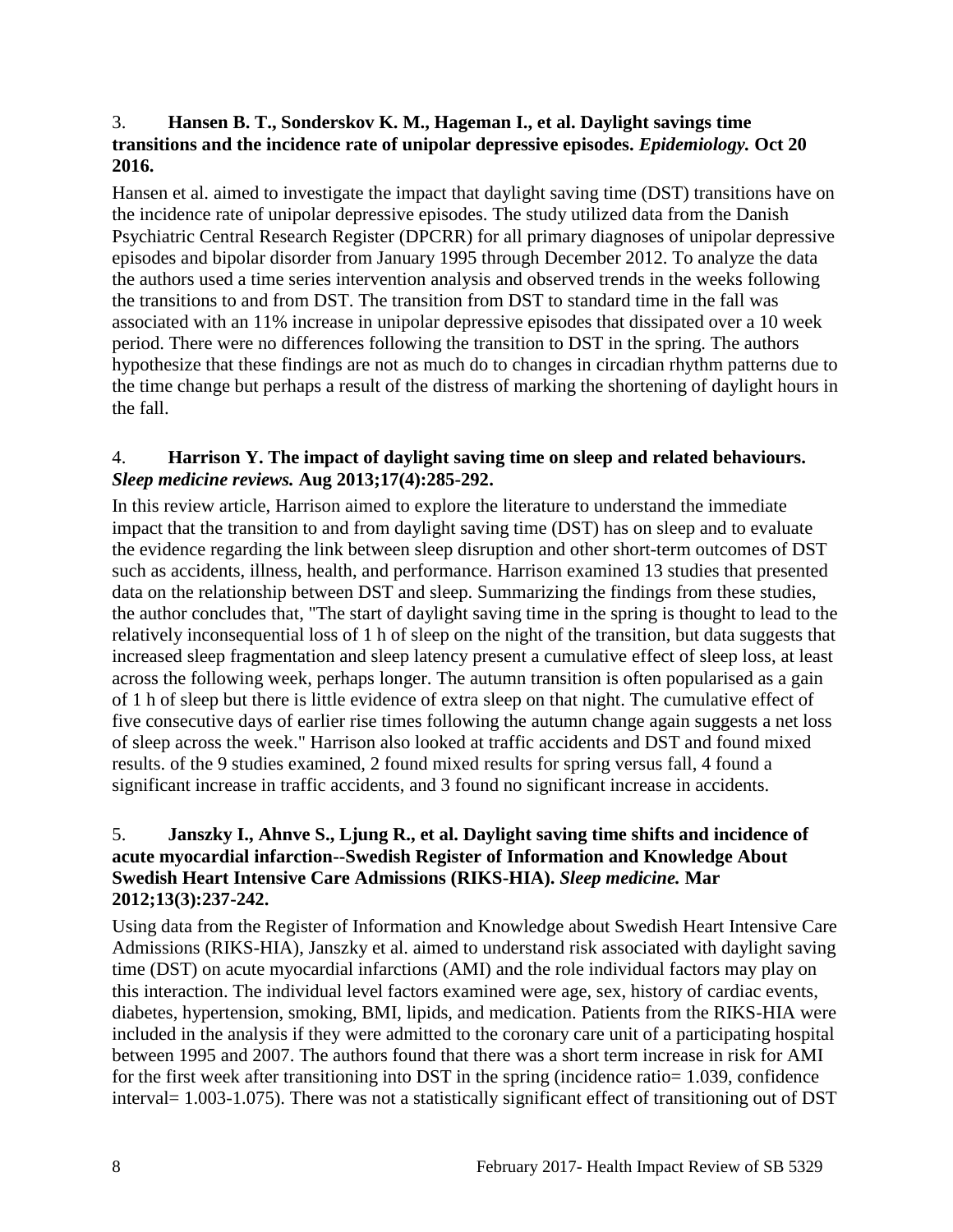in the fall. In the spring, the risk was more pronounced among those taking cardiac medications and those with low cholesterol and triglycerides. In the fall, there was a lower incidence among patients with hyperlipidemia and those taking statins and calcium-channel blockers. The authors conclude that even small disturbances to sleep may increase the risk of AMI and that vulnerable individuals might benefit from avoiding such sudden changes in their biological rhythms.

# 6. **Janszky I., Ljung R. Shifts to and from daylight saving time and incidence of myocardial infarction.** *New England Journal of Medicine.* **2008;359(18):1966-1968.**

In this correspondence, Janszky et al. present an overview of their study that aimed to examine the influence that transitioning to and from daylight saving time has on acute myocardial infarction (AMI). Using data from the Swedish Myocardial Infarction Register, the authors compared the incidence of AMI on each of the 7 days following the spring and autumn transitions and compared these incidences to the mean of the corresponding weekday 2 weeks before and 2 weeks after the particular day of interest. The authors provide an example indicating that, "the Tuesday after the transition, we would have divided the incidence on that Tuesday by the mean of the incidence on the Tuesday 2 weeks earlier and the incidence on the Tuesday 2 weeks later." The data analyzed was for all AMI in Sweden from 1987-2006. In the spring, the incidence of AMI was significantly higher for the first 3 weekdays following the transition to daylight saving time while only the first weekday was significantly increased during the autumn transition. The authors also noted that the spring transition was more pronounced in women while the autumn transition was more pronounced in men. Overall, the transitions were more pronounced for people under the age of 65. Potential explanations for the findings include adverse effects of sleep deprivation and circadian misalignment, mental stress of a new work week, and the impact of a later bedtime but earlier wake time at the beginning of a work week.

# 7. **Jiddou M. R., Pica M., Boura J., et al. Incidence of myocardial infarction with shifts to and from daylight savings time.** *The American journal of cardiology.* **Mar 01 2013;111(5):631-635.**

Jiddou et al. conducted a retrospective case-control study to determine the incidence ratio of acute myocardial infarction (AMI) immediately following the shift to and from daylight savings time (DST). The authors reviewed 935 electronic medical records from the Royal Oak and Troy campuses of the Beaumont Hospitals in Michigan. Cases were selected by primary diagnosis of AMI the week after the spring transition to DST and the week after the shift back to standard time in autumn. Controls were selected based on comparable diagnoses 2 weeks before and 2 weeks after the shift to and from DST. From October 2006 to April 2012, 328 cases and 607 controls were selected. After controlling for confounding factors, the authors found that overall frequency of AMI was similar in the spring and in autumn. The incidence of AMI in the week following the shift to and from DST was not significantly different in spring and in autumn, 1.17 (95% CI 1.00 to 1.36) and 0.99 (95% CI 0.85 to 1.16), respectively. While there were no significant changes from spring to autumn in AMI incidence, the large increase in AMI occurred on the first day (Sunday) after the spring shift  $(1.71, 95\% \text{ CI } 1.09 \text{ to } 2.02; \text{ p} < 0.05)$ . While incidence was lower than expected following the autumn shift, the Saturday following the shift (one week after) was significantly greater than any other day that week. The authors conclude that more research needs to be done to determine the biological causes behind this slight increase in AMI incidence following the shift to and from DST.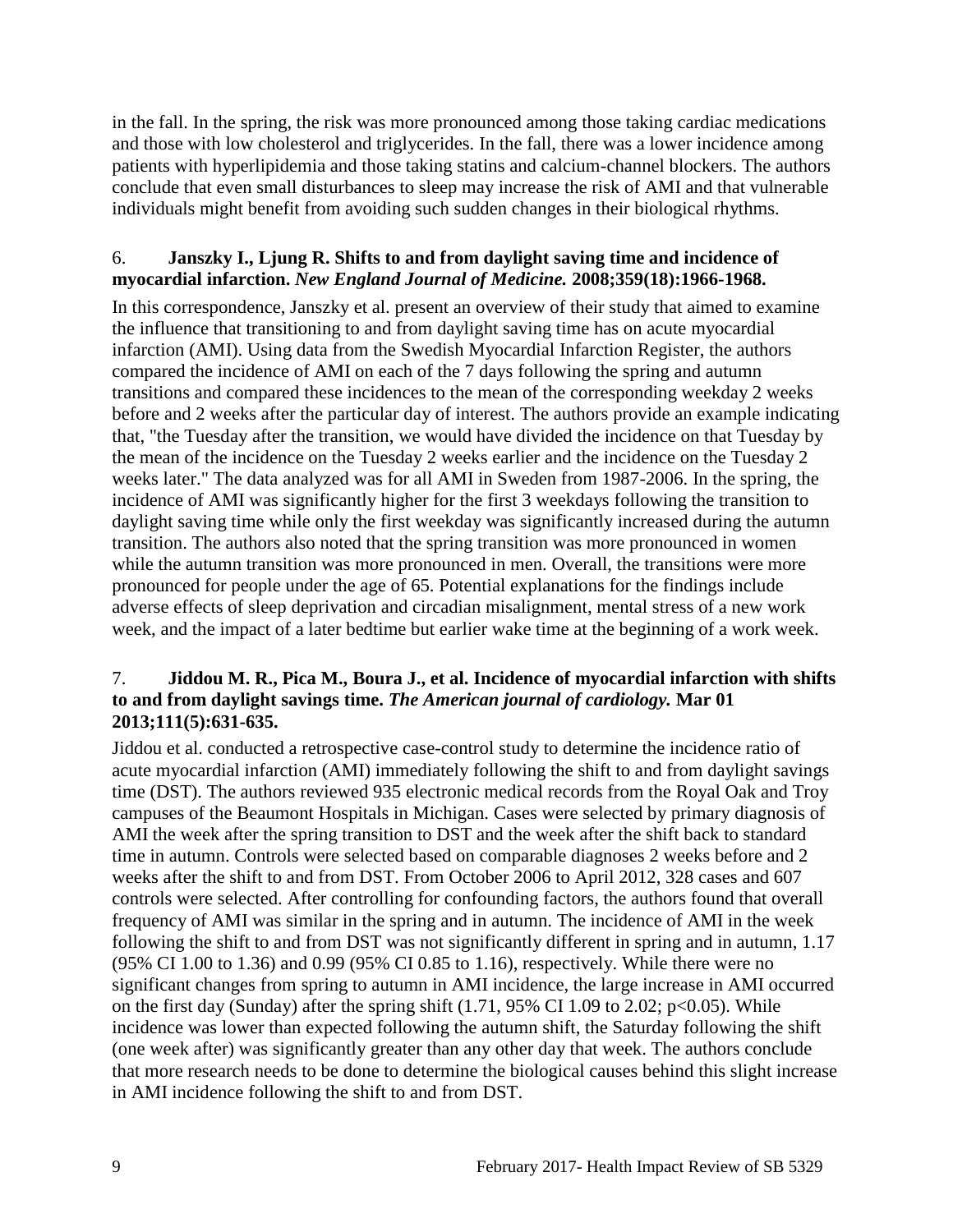# 8. **Sandhu A., Seth M., Gurm H. S. Daylight savings time and myocardial infarction.**  *Open heart.* **2014;1(1):e000019.**

Sandhu, Seth, and Gurm used data from the Blue Cross Blue Shield of Michigan Cardiovascular Consortium Percutaneous Coronary Intervention Quality Improvement Initiative (BMC2-PCI). The authors used this prospective, multicenter registry to determine associations of increased acute myocardial infarction (AMI) following the spring and autumn daylight savings time (DST) changes. Hospital admissions for AMI between January 2010 and September 2013 were recorded and entered into the BCM2-PCI registry. After controlling for potential confounding factors, the authors used regression analysis to map yearly, weekly, and seasonal trends in AMI. The Monday following the Spring DST shift was associated with a 24% increase in daily AMI count (p=0.011). The Tuesday following the Autumn DST shift was also significant for decreasing AMI count by 21% (p=0.044). While these findings are significant, other data suggests that the yearly incidence of AMI did not reflect a major increase in cases. The authors suggest that switching to DST in the spring could accelerate events that are likely to occur in particularly vulnerable patients.

# 9. **Schneider A. M., Randler C. Daytime sleepiness during transition into daylight saving time in adolescents: Are owls higher at risk?** *Sleep medicine.* **Oct 2009;10(9):1047- 1050.**

Schneider and Randler conducted a cross-sectional cohort study to determine the effects of daylight savings time (DST) on sleepiness of adolescents in Germany schools in the spring of 2008. Children from three schools volunteered to fill out questionnaires while attending classes the week prior to, during, and after the DST switch. Four hundred and sixty-nine teenagers participated (mean age 13.5 years) during the three week sampling period. After regression, researchers found that sleepiness and being an evening person correlated with increased age. Students who were older and who tended to be night people scored significantly higher for daytime sleepiness in the week after the DST shift. The authors suggest that class and performance tests should not be scheduled in the first week after the DST shift due to increased sleepiness for older students.

# 10. **Sipila J. O., Rautava P., Kyto V. Association of daylight saving time transitions with incidence and in-hospital mortality of myocardial infarction in Finland.** *Annals of medicine.*  **2016;48(1-2):10-16.**

Sipila, Rautava, and Kyto used data from 22 Finnish hospitals to determine association between acute myocardial infarction (AMI) and the spring and autumn shifts in daylight savings time (DST) during 2001-2009. Researchers compared expected incidence and actual incidence for the two weeks prior to and the three weeks following each DST shift. Any year where spring DST occurred on Easter was excluded. After controlling for confounding factors, researchers found that incidence of AMI increased on the Wednesday following the spring transition (IR 1.16; 95% CI 1.01-1.34). After the autumn DST transition, researchers found that incidence of AMI decreased the following Monday (IR 0.85; 95% CI 0.74-0.97), but incidence increased compared to control weeks by the following Thursday (IR 1.15; 95% CI 1.02-1.3). There was no significance in gender differences, but they did find that patients who had other comorbidities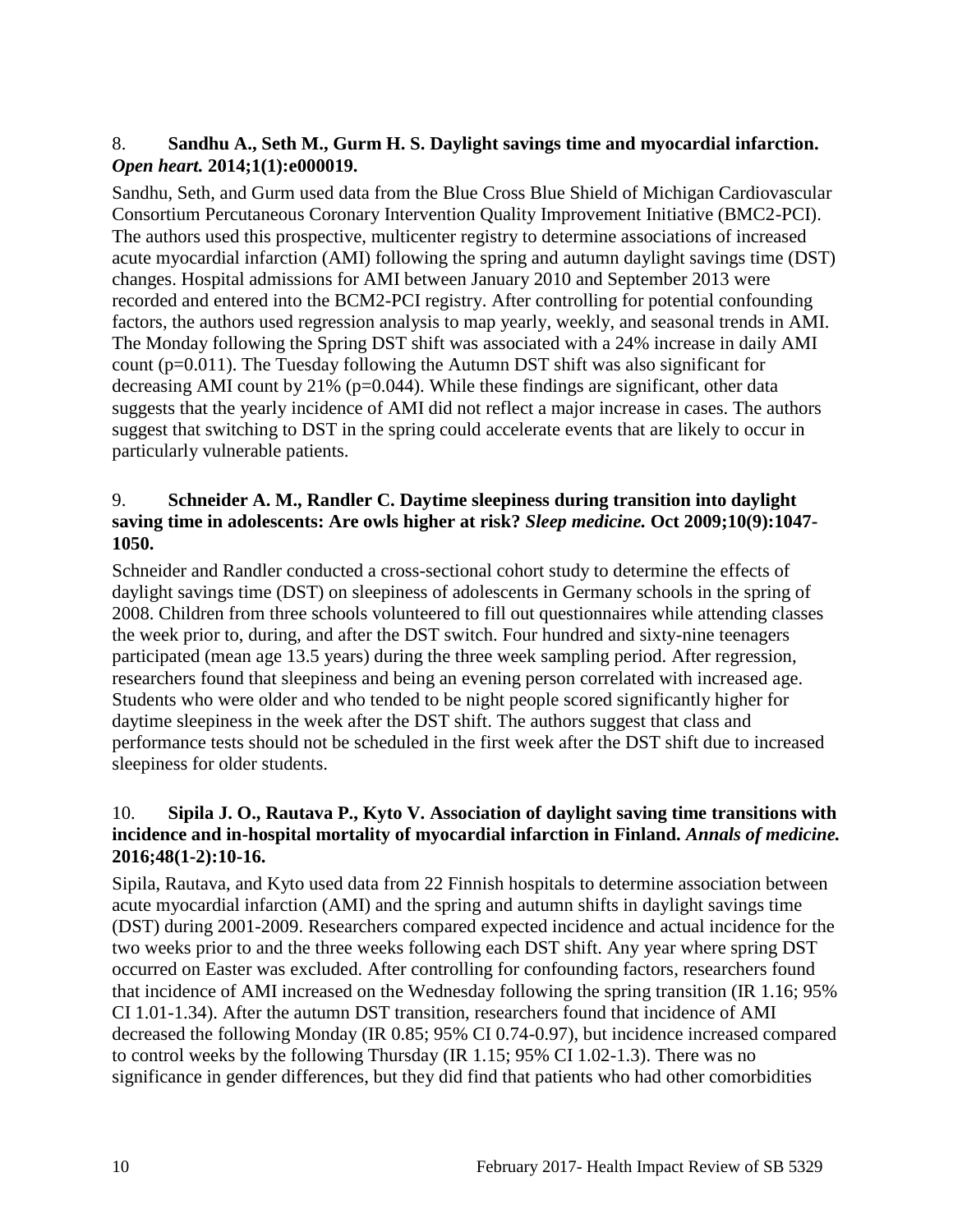were at increased risk of AMI after the spring or autumn DST transition. Overall, there was no impact on overall incidence of AMI but rather a change in the temporal distribution.

# 11. **Sipila J. O., Ruuskanen J. O., Rautava P., et al. Changes in ischemic stroke occurrence following daylight saving time transitions.** *Sleep medicine.* **Nov - Dec 2016;27- 28:20-24.**

Sipila, Ruuskanen, Rautava, and Kyto used data from 20 Finnish hospitals to determine association between acute ischemic stroke (IS) and the spring and autumn shifts in daylight savings time (DST) during 2004-2013. Expected and actual incidence of IS were compared. Over the course of the study, there were a total of 3,033 patients with acute IS in the week following either the spring or autumn DST transition. A total of 11,801 cases of IS occurred during control weeks. After a DST transition, incidence of IS increased in the first two days (RR 1.08; CI 1.01-1.15). Overall, the incidence did not change compared to control weeks but the timing of events was impacted by a DST transition. When compared with men, women were more susceptible to temporal changes after DST transitions. Older patients also had a significant increased risk of IS following a DST transition.

# 12. **Huang A., Levinson D. The effects of daylight saving time on vehicle crashes in Minnesota.** *Journal of safety research.* **Dec 2010;41(6):513-520.**

Huang and Levinson analyzed Minnesota State data between 2001 and 2007 to determine if the spring or fall daylight savings time (DST) transitions had any impact on incidence of vehicle crashes. The authors determined that transition to DST in the spring increased traffic due to more people taking advantage of afternoon daylight hours. The most relevant finding was that the short-term impact of DST on traffic accidents is not statistically significant in the spring or in the fall. The authors suggest that while increased afternoon visibility may have decreased the incidence of vehicle crashes, the increased number of cars on the road may have actually offset those numbers.

# 13. **Varughese J., Allen R. Fatal accidents following changes in daylight savings time: the American experience.** *Sleep medicine.* **2001.**

Varughese and Allen analyzed fatal automobile accident data from the United States National Highway Transportation Safety Administration for a 21-year period from 1975-1995 to determine if there was an association between fatal automobile accidents and the shift to and from daylight savings time (DST). They used data from the Saturday (pre-switch), the Sunday (during the switch), and the Monday (post-switch) of the spring and fall DST transitions. For the spring DST change, the authors found that fatal accidents increased on the Monday following the transition, with no significant changes on the Saturday or Sunday of the shift. For the fall DST change, the authors found that fatal accidents increased the following Sunday, possibly due to the perceived benefit of being able to stay out for an extra hour the night before. The authors suggest that the increase in fatal accidents following the spring and fall transitions to and from DST could be caused by an immediate shift in sleep cycle and behavior adaptation.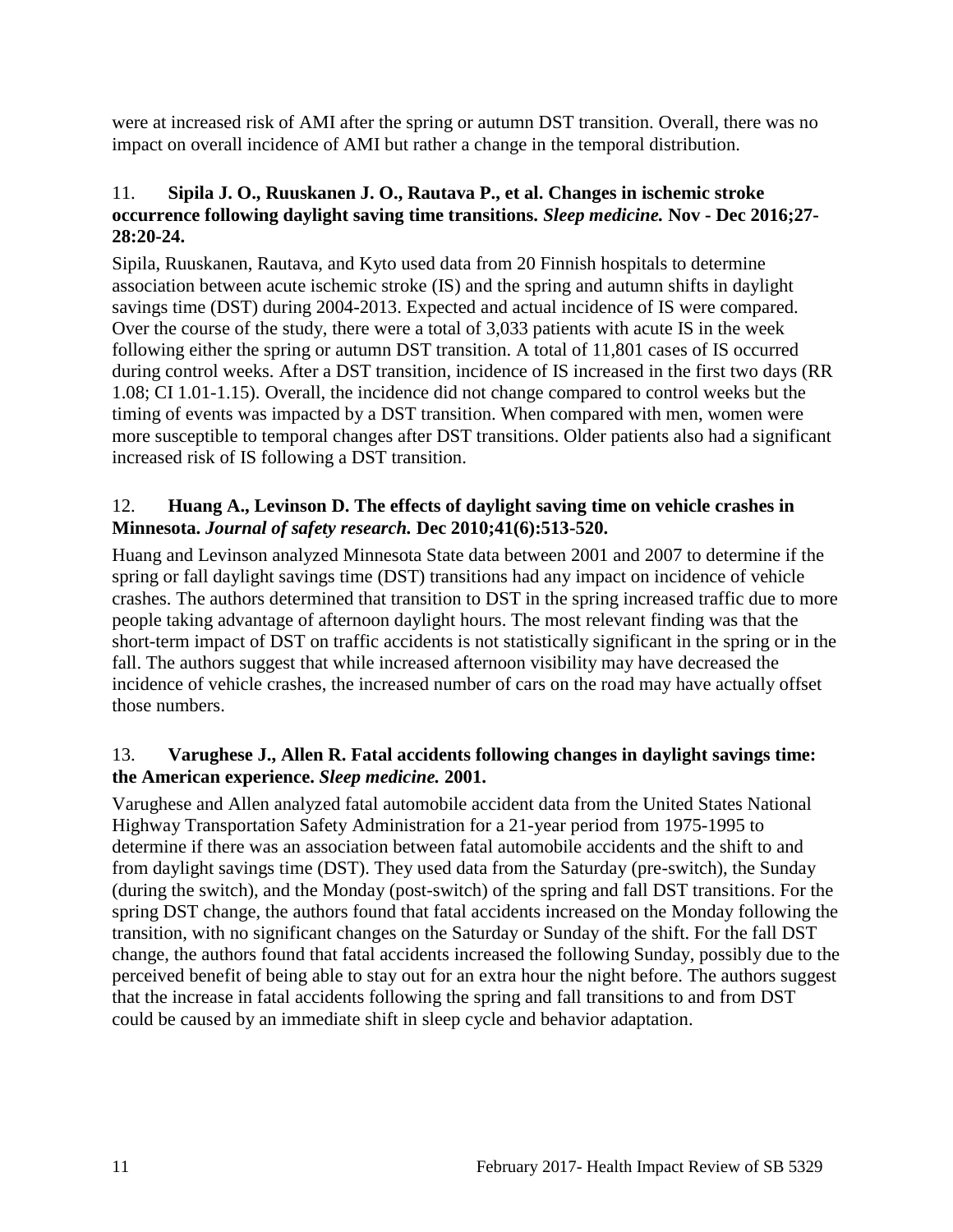# 14. **Ferguson S., Preusser D., Lund A., et al. Daylight saving time and motor vehicle crashes: The reduction in pedestrian and vehicle occupant fatalities.** *American Journal of Public Health.* **1995;85(1):92-95.**

Ferguson and Lund, et al. compared daylight data and fatal vehicle crash data in the United States between the years 1987-1991 during the spring and fall daylight saving time (DST) shifts. The authors found that there was an increase in pedestrian fatal crashes after the transition back to standard time in the fall. They suggest that this was due to more darkness during afternoon commute times. Overall, the authors found that shifting an hour of daylight to the evening hours decreased the number of fatal crashes that occurred. They also estimated that 901 fewer fatal crashes would have occurred, including 727 involving pedestrians and 174 involving vehicle occupants, if daylight saving time had been in place all year from 1987-1991.

# 15. **Lahti T., Sysi-Aho J., Haukka J., et al. Work-related accidents and daylight saving time in Finland.** *Occupational Medicine (London).* **Jan 2011;61(1):26-28.**

Lahti et al. analyzed the number of occupational accidents one week before and one week after the shift to and from daylight savings time (DST) from 2002-2006. Data was gathered from the registry of Federation of Accident Insurance Institutions, which collects data on workplace accidents. The authors found no significant difference in workplace accident frequency between the week before and the week after the shift. However, the authors did notice a trend in annual and seasonal variation of workplace accidents  $(p<0.001)$ , which they attribute to seasonal changes in weather conditions.

# 16. **Morassaei S., Smith P. M. Switching to Daylight Saving Time and work injuries in Ontario, Canada: 1993-2007.** *Occupational and environmental medicine.* **Dec 2010;67(12):878-880.**

Morassari and Smith analyzed claim reports from the Ontario Workplace Safety & Insurance Board that were filed between 1993 and 2007 to determine incidence of lost time and no lost time workplace injury claims within the weeks before and after the spring and autumn daylight saving time (DST) shifts. After accounting for the Easter holiday which often coincides with the spring DST shift, the authors found no significant changes in the incidence of workplace injury claims before and after the spring and autumn DST shift.

# 17. **Barnes C. M., Wagner D. T. Changing to daylight saving time cuts into sleep and increases workplace injuries.** *The Journal of applied psychology.* **Sep 2009;94(5):1305-1317.**

In this study by Barnes et al., the authors explored a number of different hypotheses using two different studies. The first study utilized national mining injury data from the National Institute for Occupational Safety and Health from 1983-2006 to examine the influence that time changes may have on workplace injuries. The results indicate that on the Monday following a transition, there are 3.6 more mining injuries and this translates to 2,649 more days of work lost due to injury than on non-transition days. This suggests that the injuries that occur on these days are more severe. The second study used data from the American Time Use Survey of the Bureau of Labor Statistics to understand the link between phase changes and sleep quantity. Results from the second study indicate that, "...on Mondays directly following the switch to Daylight Saving Time, workers sleep on average 40 min less than on other days. On Mondays directly following